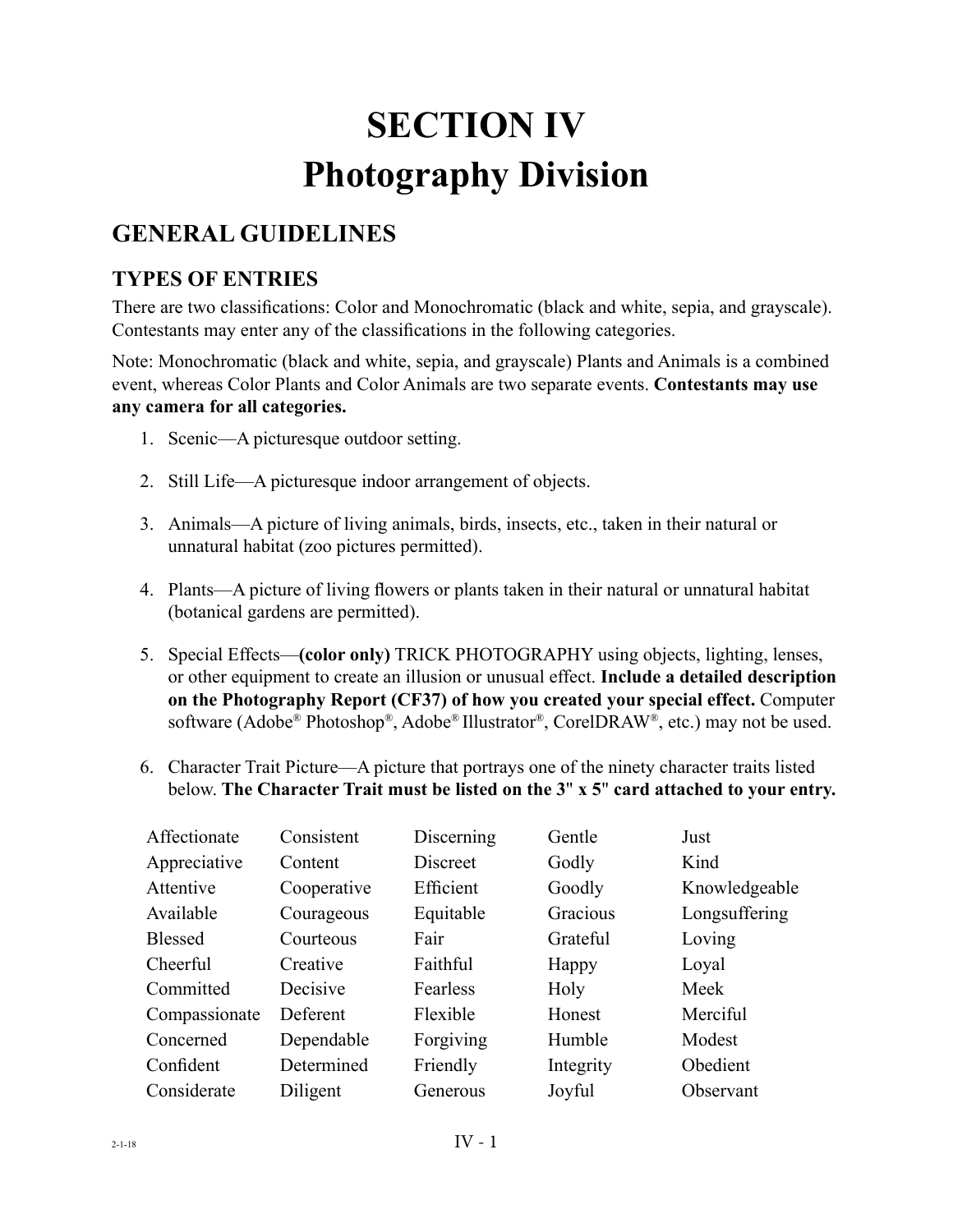| Optimistic  | Prudent    | Resourceful     | Sincere    | Tolerant        |
|-------------|------------|-----------------|------------|-----------------|
| Orderly     | Punctual   | Respectful      | Steadfast  | Trustworthy     |
| Patient     | Pure       | Responsible     | Submissive | Truthful        |
| Peaceful    | Purposeful | Reverent        | Tactful    | Understanding   |
| Perseverant | Ready      | Righteous       | Temperate  | <b>Virtuous</b> |
| Persuasive  | Rejoiceful | Secure          | Thorough   | Wise            |
| Prepared    | Repentant  | Self-Controlled | Thrifty    | Zealous         |

7. Computer Photo Enhancement (Color Only)—a photographic image (picture) taken with a film or digital camera and enhanced with computer software programs (such as Adobe® Photoshop®, Adobe® Illustrator®, or CorelDRAW®). Anything may be done to enhance the photographic image as long as it meets A.C.E. guidelines.

#### **COLOR AND MONOCHROMATIC RULES**

- 1. Entries must have been taken after the completion of the previous International Student Convention and must not have been entered in any other contest.
- 2. Entries must be the sole work of the student.
- 3. Entries should be approximately 8" x 10" mounted with a mat approximately 11" x 14" (no frames).
- 4. Entries must arrive for judging in satisfactory exhibition condition.
- 5. A.C.E. is not responsible for entries lost or damaged.
- 6. Subjects in entries **MUST conform** to A.C.E. Student Convention dress standards.
- 7. Each photo may be entered in **only one event**.
- 8. Students may use any camera for all entries.

Computer software (such as Adobe® Photoshop®, Adobe® Illustrator®, or CorelDRAW®) may be used for red eye, cropping, rotating, color balance and tonal adjustment (lightness, darkness, and contrast—not enhancement), and printing only. No other enhancement allowed in these categories.

#### **COMPUTER PHOTO ENHANCEMENT ADDITIONAL RULES**

- 1. Computer Photo Enhancement is a photographic image (picture) taken with a film or digital camera and enhanced with computer software programs (Adobe Photoshop or Illustrator, Corel Draw, or other image enhancing programs). Anything may be done to enhance the photographic image as long as it meets A.C.E. guidelines.
- 2. All photographs used as background or added materials must be taken by the student.
- 3. Objects may be added or deleted from the image (picture). For example, an object may be removed and added to a new environment, or objects can be added to create a new environment. Text may be added to make a poster, church bulletin, greeting card, etc.
- 4. The student must attach the original photographic image (picture) on the back of the enhanced photo for comparison purposes.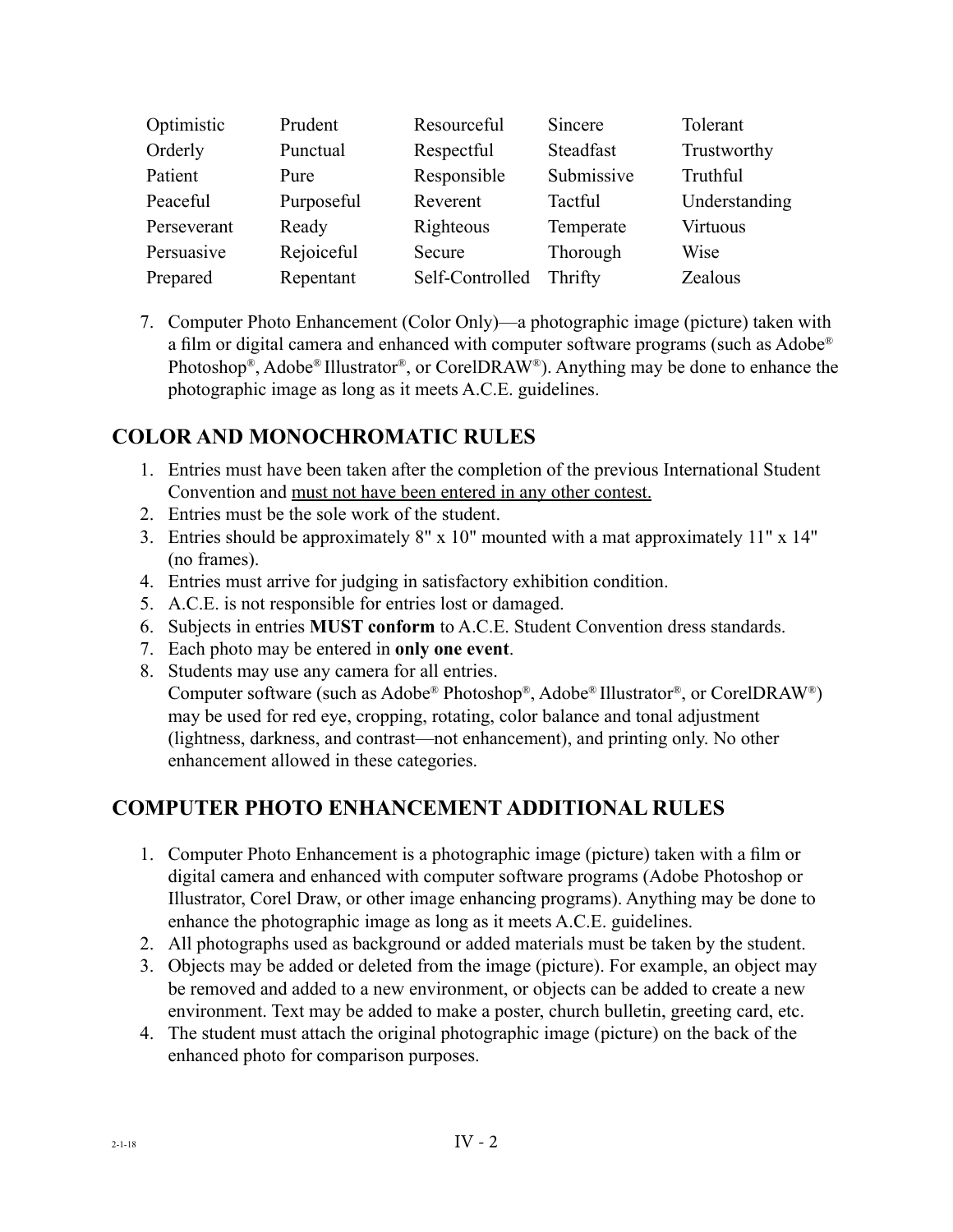#### **Checklist for Photography:**

1. For Regional Convention and International Convention: a. Each entry must be labeled with a **3**" **x 5**" **card** securely attached to the back of the mat with the following information: entry (Character Trait portrayed if entering Character Trait picture), student's name, school name, customer number, school address, city, state, ZIP/Postal Code.



- b. Photography Report (CF37) is only required for Special Effects (securely attached to the back of the entry).
- 2. For **Regional Convention** ONLY: Judge's Forms (CF38)—Three (3) copies with name, school, customer number, address, and entry.

**Note to Sponsor:** Be sure the contestant enters the correct category. Review the Judge's Forms to see where points are given and make sure that the entry includes each point.

### **CRITERIA**

**Meets A.C.E. Guidelines**—The subject matter or topic treated must conform to A.C.E. standards of what is acceptable in behavior, dress, etc.

**Composition**—The visual process of organizing the elements and individual details of a scene into a balanced and pleasing arrangement.

**Mounting**—The color, texture, and permanence of the material on which the photograph is exhibited.

#### **HINTS FROM THE PHOTOGRAPHY JUDGES**

Judges will pay close attention to the technical qualities of your work. Next to content comes composition. This includes the number of subjects, their arrangements, and the background of the picture. When composing, keep your photography simple. Too much symbolism or clutter is distracting to the viewer. Avoid placing the main subject "dead center." This produces a dull, static effect, which is not very pleasing to the eye. After composing the photo, carefully check the background for distracting, objectionable elements. Many fine shots have been ruined by ugly telephone wires or distracting blotches of color that detract from the main subject. Nothing in the photo, even though in the background and out of focus, should violate the A.C.E. standard of dress, behavior, etc. Finally, pay close attention to the finishing touches. Your photo should be clean and free of scratches, dust specks, or wrinkles, and should be matted attractively. Often these are the factors that are used to break ties.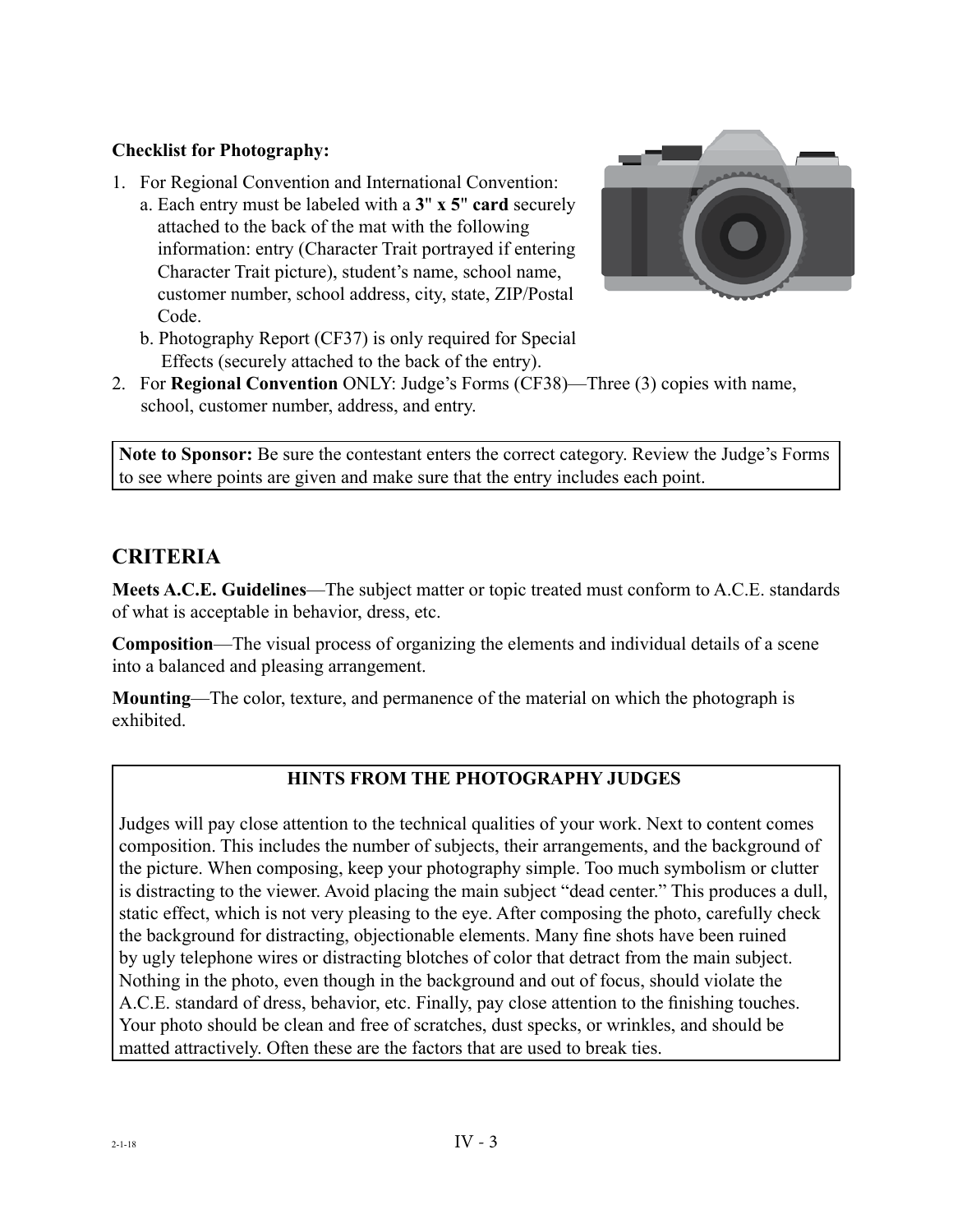# **PHOTOGRAPHY JUDGING CRITERIA**

#### Areas of Evaluation POSSIBLE POINTS

#### **IMPACT**

| Uniqueness – Selection of subject shows creative effort              | $(1-5)$ |
|----------------------------------------------------------------------|---------|
| Perspective – Angle and distance between camera and subject is ideal | $(1-5)$ |
| Intensity – Immediately captures the viewer's attention              | $(1-5)$ |
| Resonance – Evokes an emotional response                             | $(1-5)$ |
| Memorability – Creates a lasting impression                          | $(1-5)$ |

#### **COMPOSITION**

| Positioning – Subject location(s) within the composition is pleasing and balanced | $(1-5)$ |
|-----------------------------------------------------------------------------------|---------|
| Isolation – Subject is obvious within its setting (breadth and depth)             | $(1-5)$ |
| Insulation – Subject is captured in a manner that eliminates distractions         | $(1-5)$ |
| Orientation – Choice of portrait or landscape format is ideal                     | $(1-5)$ |
| $Difficulty - Capturing this image required extra physical effort$                | $(1-5)$ |

#### **EXPOSURE**

| Focus – The focal point and depth of field capture the entire subject              | $(1-5)$ |
|------------------------------------------------------------------------------------|---------|
| Brightness – Whites are not "blown away" and darks are not without definition      | $(1-5)$ |
| Contrast – Full dynamic spectrum ranging from highlights to shadows                | $(1-5)$ |
| Clarity – Strong resolution free from noise, pixilation, artifacts, and dust spots | $(1-5)$ |
| Color – Correct white balance with good saturation and appropriate vibrancy        | $(1-5)$ |

#### **PRESENTATION**

| Color – Choice of mount enhances image rather than detracting from it     | $(1-5)$ |
|---------------------------------------------------------------------------|---------|
| Texture – Print paper choice and mount texture complement the composition | $(1-4)$ |
| Quality – Print and mount are flat and well adhered to one another        | $(1-4)$ |
| Condition – Print and mount are free of scratches, stains, and scuffs     | $(1-4)$ |
| Conformity – Subject matter conforms to A.C.E. Guidelines                 | $(1-5)$ |
|                                                                           |         |

#### **PROPER DOCUMENTATION SUBMITTED** (1-3)

 **TOTAL POINTS (100)**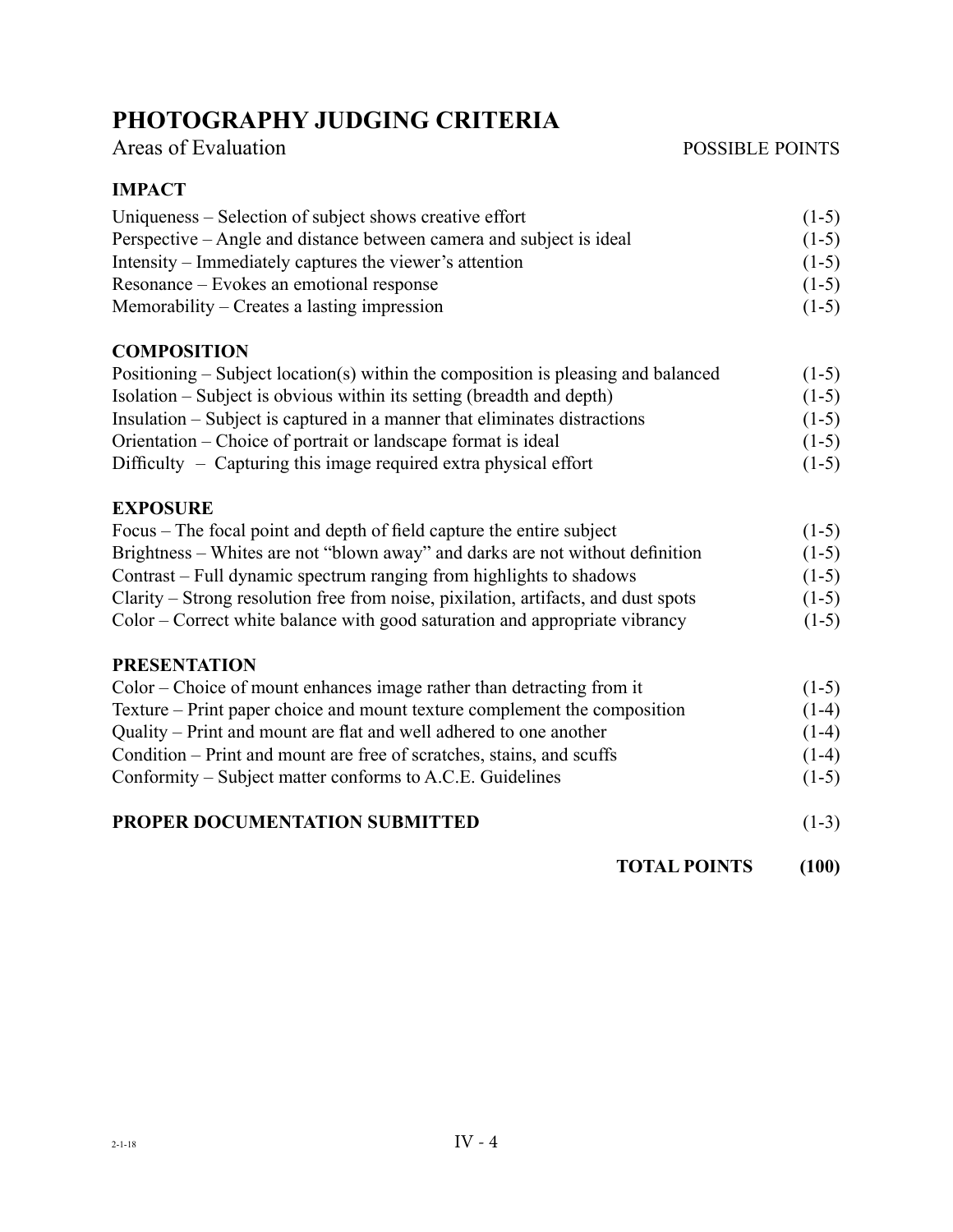# **PHOTOGRAPHY JUDGING CRITERIA (CHARACTER TRAIT)**

| Areas of Evaluation |  |  |  |  |
|---------------------|--|--|--|--|
|---------------------|--|--|--|--|

POSSIBLE POINTS

#### **IMPACT**

| Uniqueness – Selection of subject shows creative effort              | $(1-4)$ |
|----------------------------------------------------------------------|---------|
| Perspective – Angle and distance between camera and subject is ideal | $(1-4)$ |
| Intensity – Immediately captures the viewer's attention              | $(1-4)$ |
| Resonance – Evokes an emotional response                             | $(1-4)$ |
| Memorability – Creates a lasting impression                          | $(1-4)$ |

#### **COMPOSITION**

| Positioning – Subject location(s) within the composition is pleasing and balanced | $(1-5)$ |
|-----------------------------------------------------------------------------------|---------|
| Isolation – Subject is obvious within its setting (breadth and depth)             | $(1-5)$ |
| Insulation – Subject is captured in a manner that eliminates distractions         | $(1-5)$ |
| Orientation – Choice of portrait or landscape format is ideal                     | $(1-5)$ |
| $Difficulty - Capturning this image required extra physical effort$               | $(1-5)$ |

#### **EXPOSURE**

| Focus – The focal point and depth of field capture the entire subject              | $(1-5)$ |
|------------------------------------------------------------------------------------|---------|
| Brightness – Whites are not "blown away" and darks are not without definition      | $(1-5)$ |
| Contrast – Full dynamic spectrum ranging from highlights to shadows                | $(1-5)$ |
| Clarity – Strong resolution free from noise, pixilation, artifacts, and dust spots | $(1-5)$ |
| Color – Correct white balance with good saturation and appropriate vibrancy        | $(1-5)$ |

#### **PRESENTATION**

| Color – Choice of mount enhances image rather than detracting from it     | $(1-5)$ |
|---------------------------------------------------------------------------|---------|
| Texture – Print paper choice and mount texture complement the composition | $(1-4)$ |
| Quality – Print and mount are flat and well adhered to one another        | $(1-4)$ |
| Condition – Print and mount are free of scratches, stains, and scuffs     | $(1-4)$ |
| Conformity – Subject matter conforms to A.C.E. Guidelines                 | $(1-5)$ |
| $Clarity$ – How obvious is the chosen trait                               | $(1-5)$ |
|                                                                           |         |

#### **PROPER DOCUMENTATION SUBMITTED** (1-3)

 **TOTAL POINTS (100)**